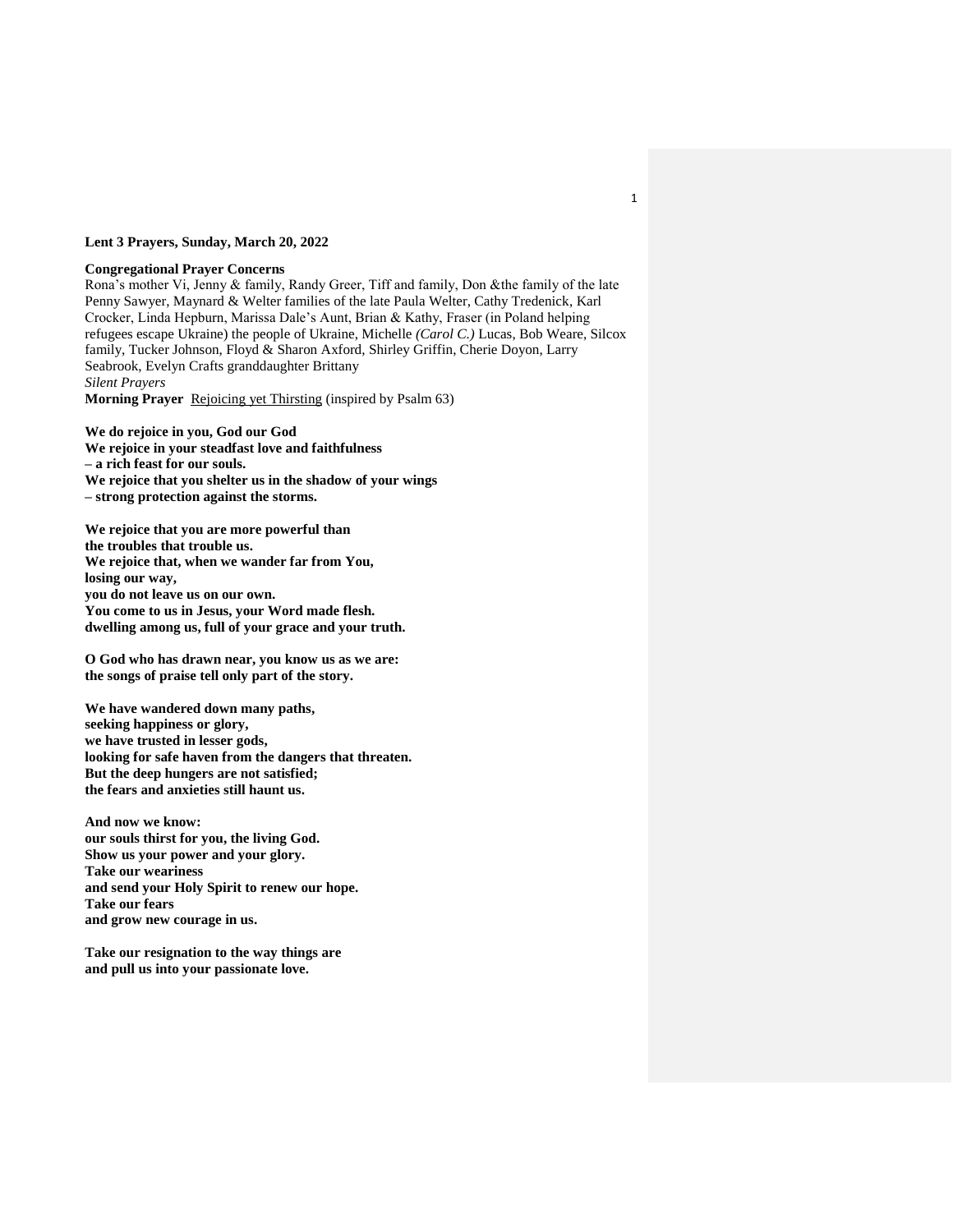**Lord Jesus, you meet us in the wilderness of our days, and fill us with the bread of life. You meet us in the desert of our loneliness and streams of living water start to flow. We drink deeply of the gift of your presence, and we rejoice, for you have made us glad. Amen.** ~ written by Christine Jerrett, and posted on Christine Jerrett: Reflections on being the Church in God's new creation. **Scripture: Luke 13: 1-9**

**At that very time there were some present who told him about the Galileans whose blood Pilate had mingled with their sacrifices. He asked them, "Do you think that because these Galileans suffered in this way they were worse sinners than all other Galileans? No, I tell you; but unless you repent, you will all perish as they did. Or those eighteen who were killed when the tower of Siloam fell on them—do you think that they were worse offenders than all the others living in Jerusalem? No, I tell you; but unless you repent, you will all perish just as they did."**

**Then he told this parable: "A man had a fig tree planted in his vineyard; and he came looking for fruit on it and found none. So he said to the gardener, 'See here! For three years I have come looking for fruit on this fig tree, and still I find none. Cut it down! Why should it be wasting the soil?' He replied, 'Sir, let it alone for one more year, until I dig around it and put manure on it. If it bears fruit next year, well and good; but if not, you can cut it down.'"**

## **Sermon: CULTIVATING TIME**

**Farming methods have changed a lot since my years growing up among the cows on my parent's dairy farm. Our farm consisted of 99 acres, about 90 of them clay soil or mixed. There was one field located at the very back of the property that was totally different. Instead of having a flat and hard surface, that one field was somewhat hilly and sandy. Dad had to be a bit careful when he drove the tractor across that field--- the only time I ever saw my tea totaling father a bit "tipsy."**

**Even though farming has changed in so many ways, the arrival of Spring in this hemisphere, means that farmers must soon "spring into action." As soon as weather allows, implements will be scratching the surface of earth's bare skin. Soils will be tested for nutrients and PH. Seed if not already ordered will be, along with fertilizer. Farms which raise critters, such as cows or horses or are organic operations, have a head start in the fertilizer department.**

**My grandparents on both sides of my family were farmers. When Mom and I happened to be driving past a field where manure had recently been spread, my Mom would never fail to quip, "Oh, someone's been spreading honey, as my Dad used to say." We would both chuckle, as we temporarily** *wound up* **the car windows. (Do you remember** *winding up* **the car windows?)**

**Spring is a busy time for farmers, as it is for gardeners and vineyard owners, and all who are at their happiest when our boots are muddy and the gardening gloves are pulled on, ready to cultivate and plant. Even though my digs are relegated to the area of a flower bed,**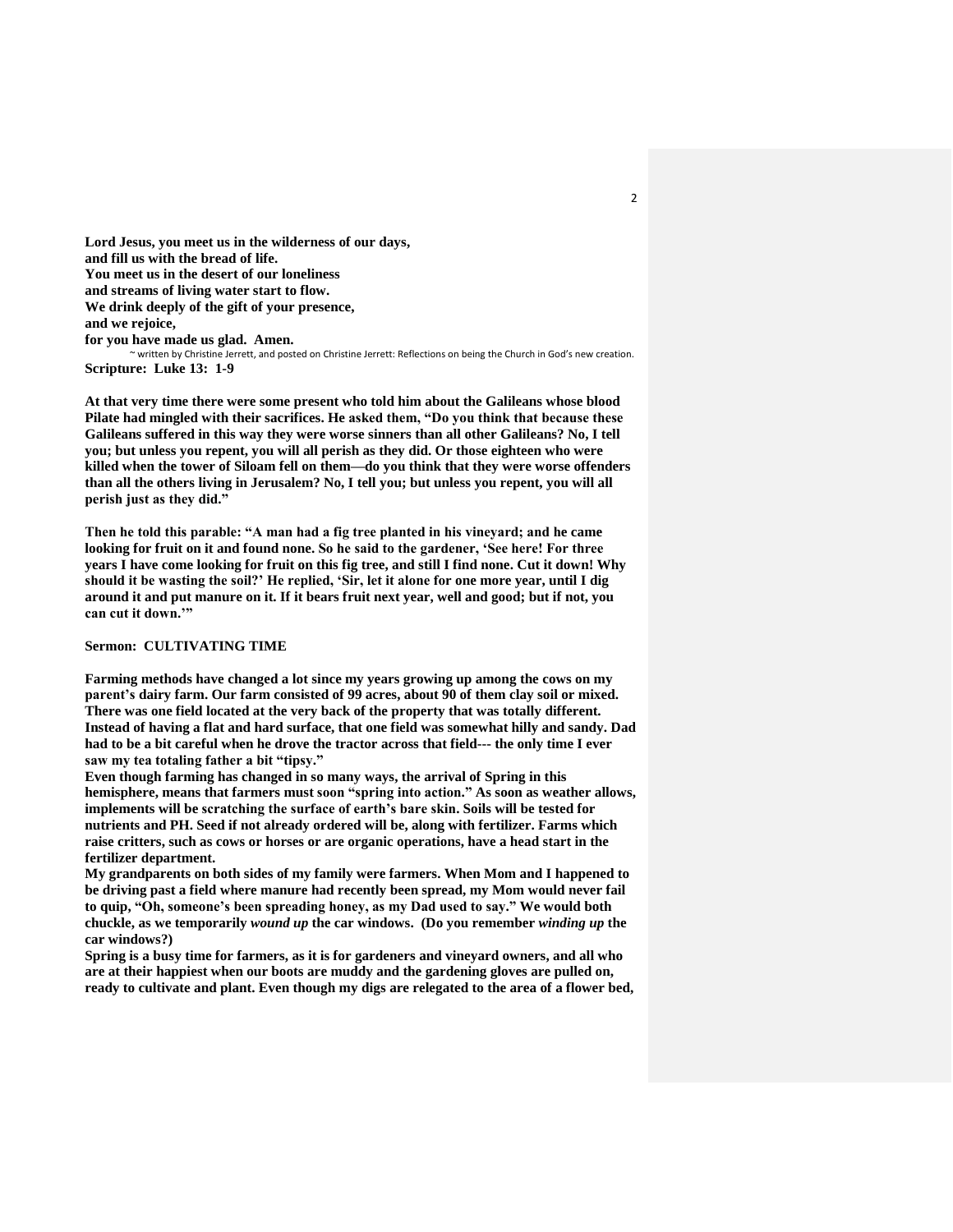**each Spring I happily anticipate the resurrection of my tulips, which will eventually unfold in bouquets of pink and purple blooms. On St. Patrick's Day I noticed that some of those reddish-green shoots are emerging from hibernation. When the times are uncertain or chaotic there is some comfort and a measure of certainty that we derive from the predictability of the seasons.**

**King Solomon has been credited as the author of a poem about life's life-cycle. One commentator speculated that it was a farmer, not a king who penned it, given the entitled lifestyle of a monarch as grandiose as Solomon. But then again, Solomon for all his wealth and wisdom had rural roots. Perhaps he had listened to his father David tell stories about growing up on his father's farm, where he tended his father's sheep. So, a kingly farmer, or a farming King wrote:**

*For everything there is a season, and a time* 

- *for every matter under heaven:*
- *a time to be born, and a time to die;*
- *a time to plant, and a time to pluck up what is planted;*
- *a time to kill, and a time to heal;*
- *a time to break down, and a time to build up;*
- *a time to weep, and a time to laugh;*
- *a time to mourn, and a time to dance;*
- *a time to throw away stones, and a time to gather stones together;*
- *a time to embrace, and a time to refrain from embracing;*
- *a time to seek, and a time to lose;*
- *a time to keep, and a time to throw away;*
- *a time to tear, and a time to sew;*
- *a time to keep silence, and a time to speak;*
- *a time to love, and a time to hate;*
- *a time for war, and a time for peace.* **Ecclesiastes 3:1-8**

**This poem eloquently expresses some of the polar opposite realities of human existence. Life holds within its grasp joys and sorrows, triumphs and tragedies, loves and hates. The question which follows Solomon's poem asks, "What gain have the workers from their toil?" In other words, what are we humans going to do with the precious time that we have to live this life of ours?**

**Something that we think we can do, and we try to do, but can't fully do, is control what happens in our lives. We'd rather not think about it nor do we like being reminded, but there are no guarantees that life even with nature's cyclical rhythms will unfold as we think it should. And when it doesn't, we are left stunned, surprised, shaken. Because we think we are in control or feel the need to be, we look for answers, we try to make sense out of the nonsense, we use logic to decipher the illogical. When people can't find a straight forward reason for what is wrong, they may make someone the scapegoat. The scapegoat is usually a person or group who they see as different, weak, or less than. Or if all else fails, they'll point their fingers at God. For at least the first half of my lifetime, natural disasters were labeled as "acts of God."**

**One day some people who were present with Jesus told him about the Galileans who had been murdered by Pontius Pilate as they were in a sacred place offering their sacrifices to God. Although they didn't come out and ask a question Jesus responds as if they had.** 

3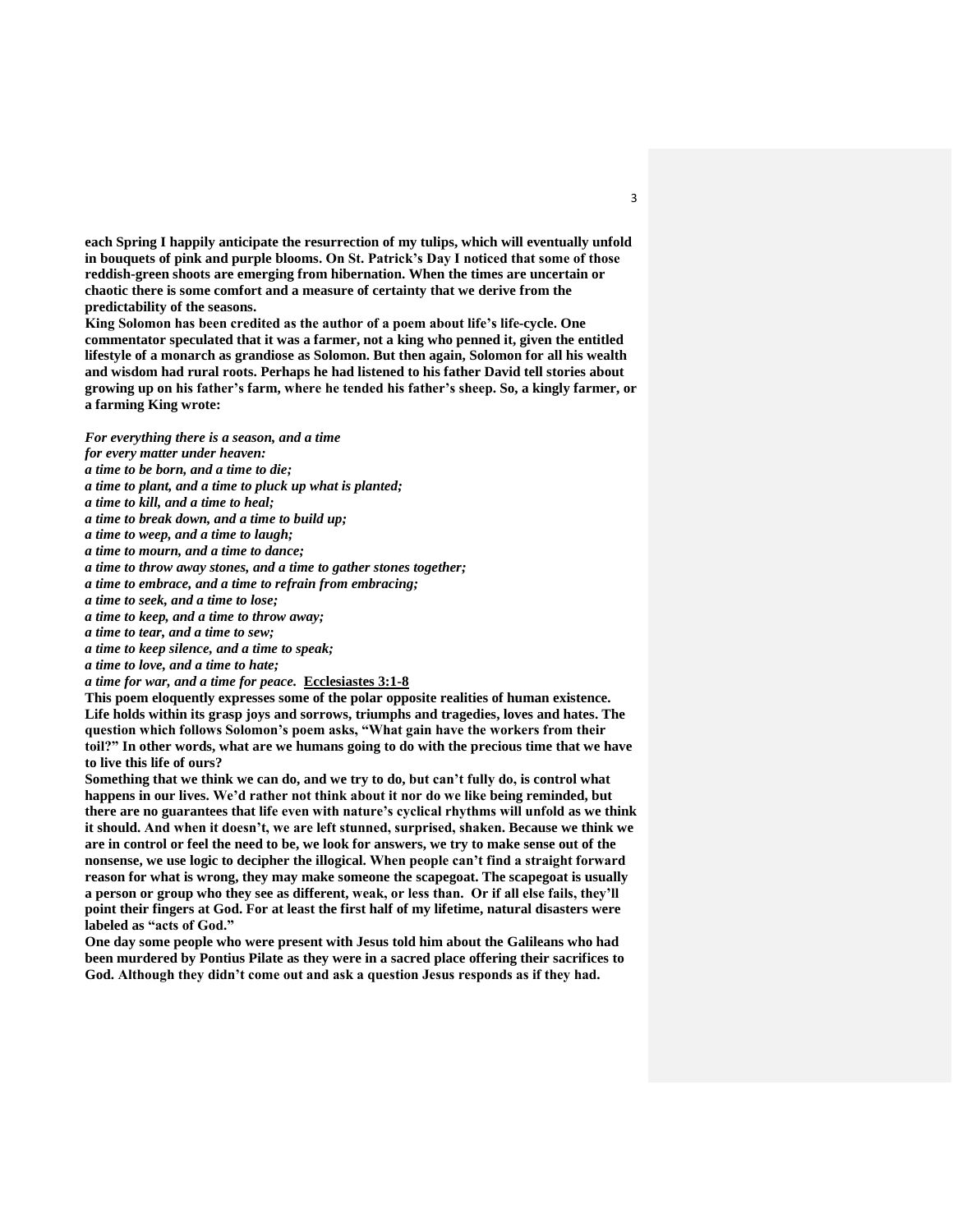**Jesus was always good at taking a moment and making it a teaching moment. The unspoken query which he answered was this:** *What did the Galileans do to displease God so much that God caused this to happen even as they were making their sacrifices to God?* **This might be the first question that we would have asked Jesus if we had been among the crowd that day. And yet, as you've witnessed an untimely death or lived through a tragic loss, or witnessed the devastation in Ukraine, haven't you wondered, even as a passing thought, if God was behind it trying to teach humans a lesson?**

**Such was the general mentality of the religious elite and others in Jesus' day. If something bad happened – diseases, natural disasters, invasions, or other calamities—they must be God's punishment. Even today among some Christians, there is a belief that a calamity or unexpected death is God-sent.**

**For example, in 2010 when Haiti was hit with a devastating earthquake, an American TV Evangelist said that it was God's punishment on the people for making a pact with Satan some years before.** (ref. Leah D. Schade)

**In his reaction to the unspoken question about the terrible murders of fellow Galileans, Jesus gave a hard NO. NO the Galileans did not do anything to deserve their demise. And NO neither did the eighteen innocents who happened to be in the wrong place at the wrong time when a tower collapsed on them. There was no sin committed by the victims that deserved God's condemnation. However, that does not mean that sinfulness did not play a significant role in these events.**

**For instance, Pilate and his minions sinned by murdering unarmed Galileans in their place of worship. And perhaps those who were responsible to maintain the tower of Siloam had been neglectful in their responsibilities. On that day as Jesus looked into the faces of the people who believed that when times got rough, that God was punishing them, he said, "No, God was not behind these deaths. But, Unless you repent then you too will perish." Well, that clears things up!** 

**Instead of giving direct and clear messages, Jesus like to hide the meaning in a story, so that people were forced to search for the answers themselves and maybe find the one that altered their assumptions. So, Jesus told the folks a parable about a barren fig tree. A man had a fig tree planted in his vineyard.**

**The tree was alive. The tree appeared healthy. We can picture it as leafy and lush. The birds had already built their nests in its branches. As he had done for the past 3 summers, the owner of the tree climbed the ladder and**

**pulled some branches down to his face level. And then he got down, moved the ladder to the other side of the tree and inspected the branches. There was not one fig to be found on that tree! Not one!**

**In a fit of temper, the man leapt from the ladder and turned to spout to his hired man, the gardener: "Cut it down! I'm sick and tired of waiting for that darned fig tree to produce!" But the Gardener, who loved getting his hands dirty and loved that tree, just as he loved the vines that grew nearby said, "Sir, let's not give up on this tree just yet. The tree is alive and leafy. Look, the robins have built their nests. I believe that this tree has even more to offer; to become all it was meant to be. So instead of destroying it, let's cultivate it. Instead of cutting it down, let's do all that we can to build it up. So, I promise that I will dig around it. You can buy some really rich manure with which to fertilize it. And if by next year, this tree doesn't bear some figs, then, sir,** *you* **can cut it down."**

4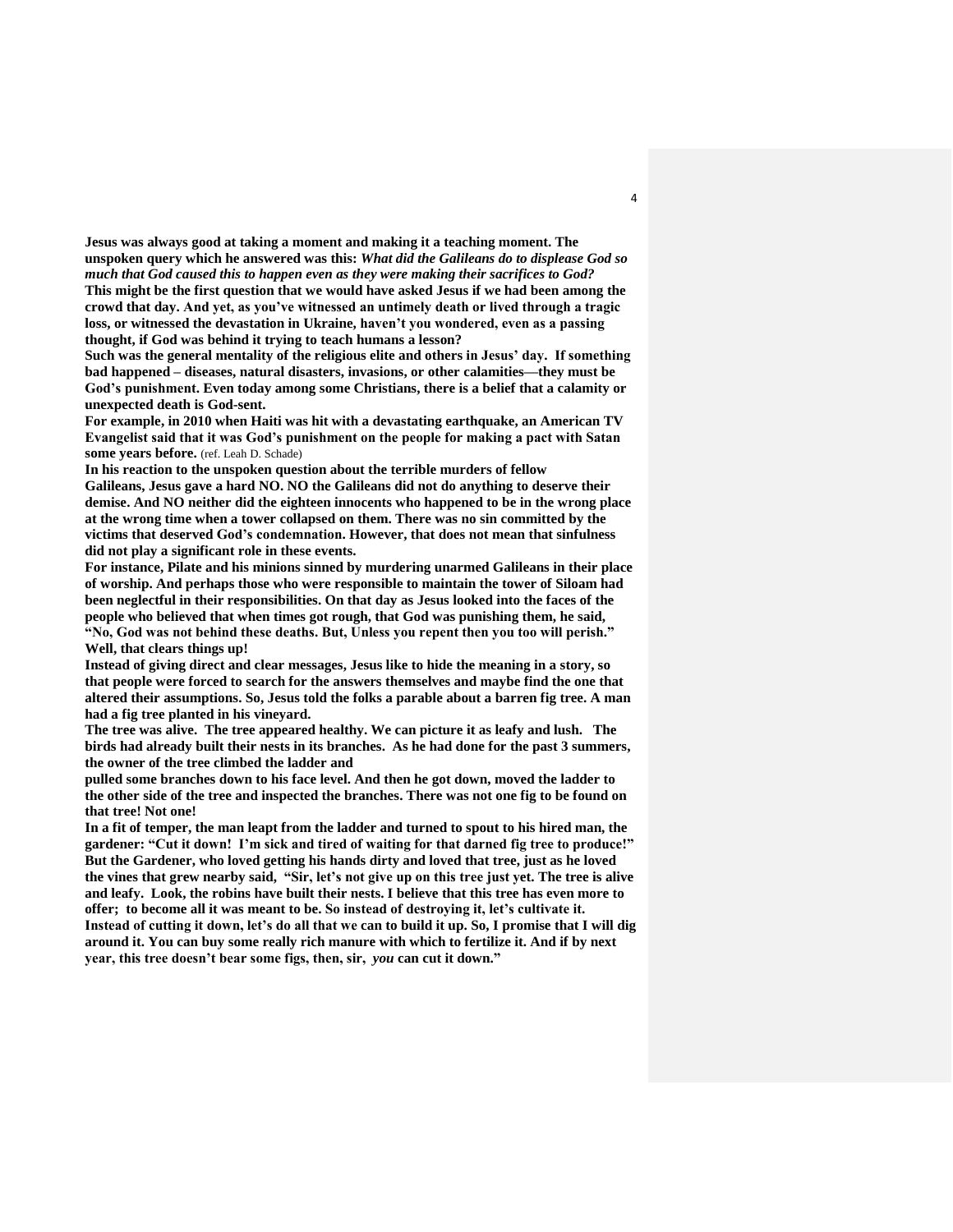**What lessons did this parable have for Jesus' audience, those to whom he had said, "The people who were killed and crushed to death are no worse sinners than you are, so repent, or you too will perish?" Well, we don't know exactly what** *they* **thought and that is both the joy and the challenge of a parable. Like beauty is in the eye of the beholder, a parable's meaning lies within the heart of the hearer.**

**First, let's remember that the word 'repent' means change, or to turn around. Repent means to stop that which draws us further from God and do that which can draw us closer to God. What did the people around Jesus that day have to repent of? Well, maybe they had to repent of thinking that calamities whether they are personal or communal is God's punishment for sin. God is not like the owner of the fig tree who in a fit of pique yelled:** *"Cut that tree down! It's had 3 years to produce! Time's Up!* **If God were like the owner of the tree, there would be no humans who would live past the age of 3.**

**Isn't God more like the gardener? Isn't God the one and only one who never ever gives up on the ones he loves? Shouldn't the people of God repent of our finger pointing and judging others and become like the gardener?**

**Perhaps the lesson in the parable for the crowd that day was if we want to obey and serve God, then let's roll up our sleeves and do what we can to help make the world better. As the gardener said, "Let it be for one more year. I'll dig, I'll fertilize, I'll water, I'll pray, I'll pull the weeds. I'll give that tree every chance to live its best life." Isn't that the message that the Bible consistently gives about God's relationship with God's world?**

**God created the world and called it good. God created humanity in God's likeness, and called us very good. God gifted humanity with all we need to live and thrive on this full, lush, and beautiful planet. It will always be the case that we will have to deal with the polar opposites of the life-cycle, just as** 

**Solomon prophesied in his poem. Life is filled with all kinds of challenges and opportunities, sorrows and joys, births, and rebirths. It is simply a fact that we live in an imperfect world. Some things happen for no apparent reason. But a lot of stuff happens because of wrong choices, bad behaviors and human's stubborn resistance to repent and refusal to surrender control to The Highest power.**

*To everything there is a season and a time for every matter under Heaven.*

**Jesus' ministry was time-constrained. Unlike the expectations of most people who assume that our lives will extend into old age, Jesus knew that his time was short and his days, numbered. And so, in the time he had, he daily rolled up his sleeves grabbed his spade and went to work. With passion, he attacked the hard unrelenting crust of disease and despair with his healing touch. He plunged the sharp point of the Spirit's spade into stubborn soil of self-righteous religion and fertilized it with the nutrients of truth and forgiveness. He sought out the lost sheep and lifted up women, and children to their equal place. Jesus toiled with sweat, blood and tears, living fully and selflessly in a span of three years. He gave up his life upon a barren, lifeless tree--- so that we might embrace life in all its fullness and bear the fruit of God's kingdom in our time.**

**What is the fruit that we bear for the kingdom?**

**St. Paul provided a partial list of the fruit God can produce in our lives.**

*"But the fruit of the spirit is love, joy, peace, longsuffering,*

*kindness, goodness, faithfulness, gentleness, self-control.*

*Against such there is no law."* **Galatians 5: 22-23**

**Commented [PC1]:**